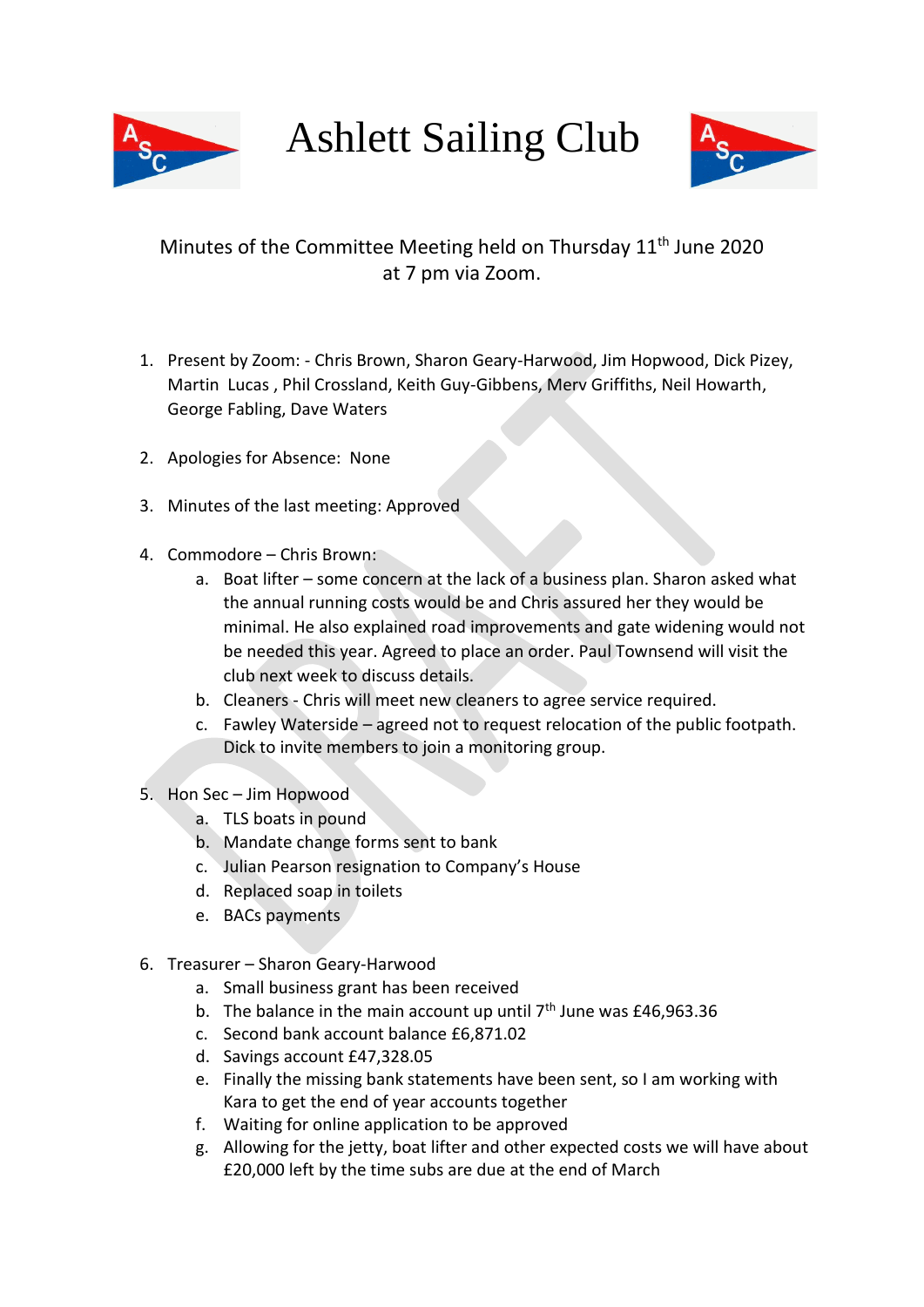- 7. Membership Dick Pizey
	- a. 190 members of whom 188 have paid up either in full or 50%
	- b. Some 50% payers paying in full in past week or so (approx. £2,000 outstanding)
	- c. Letter sent to John Connolly enclosing renewal form and address return envelope – confused call from him today.
	- d. Ray Mead is the only other outstanding as far as I am concerned. Phil has visited without result.
	- e. One new Family member applicant being processed (Will Jones)
	- f. Email sent (07/06/2020) to David Hoskings who has been accepted but delayed joining through wife's illness – asked to make a decision as his space is the only one left.
	- g. Membership cards ready to go in club when able to do so.
- 8. Communications Dick Pizey
	- a. Website traffic is increasing with 253 new people visiting it in past 4 weeks up 66% on previous 4 weeks
	- b. Monthly Newsletter -Normal service resumed with monthly newsletter unless something urgent requires sending out. Publications date – the Friday (or weekend) following the Committee meeting
	- c. Creek News Will liaise with Jacky over future publications. Probably become a bi – annual publication – Spring and Autumn
- 9. Projects Phil Crossland
	- a. Jetty progress. The start date is Monday 22 June from when there will be slipway restrictions. I say restrictions as opposed to closure as most of the equipment will be stored away from the slip at high water.
	- b. During the first 3 days or so there will be two vehicles working on the slipway putting the posts in, this may be a little more access restrictive. As the construction work progresses I have arranged for the contractor to use the spare old floating pontoon as a work platform which will again not fully take up all of the slipway.
	- c. The constructor will look to make use of some of the concrete area (not the footpath) during the day. They will look to put some equipment in the locked compound overnight.
	- d. Toilets will be our next major project Please send information and ideas to Phil.
- 10. Bosun Mervyn Griffiths
	- a. Old abandoned buoys removed; believed to have been swinging moorings for small boats.
- 11. Moorings Keith Guy-Gibbens
	- a. Three refurbished moorings are ready to be allocated. Four more will be available once checked and serviced.